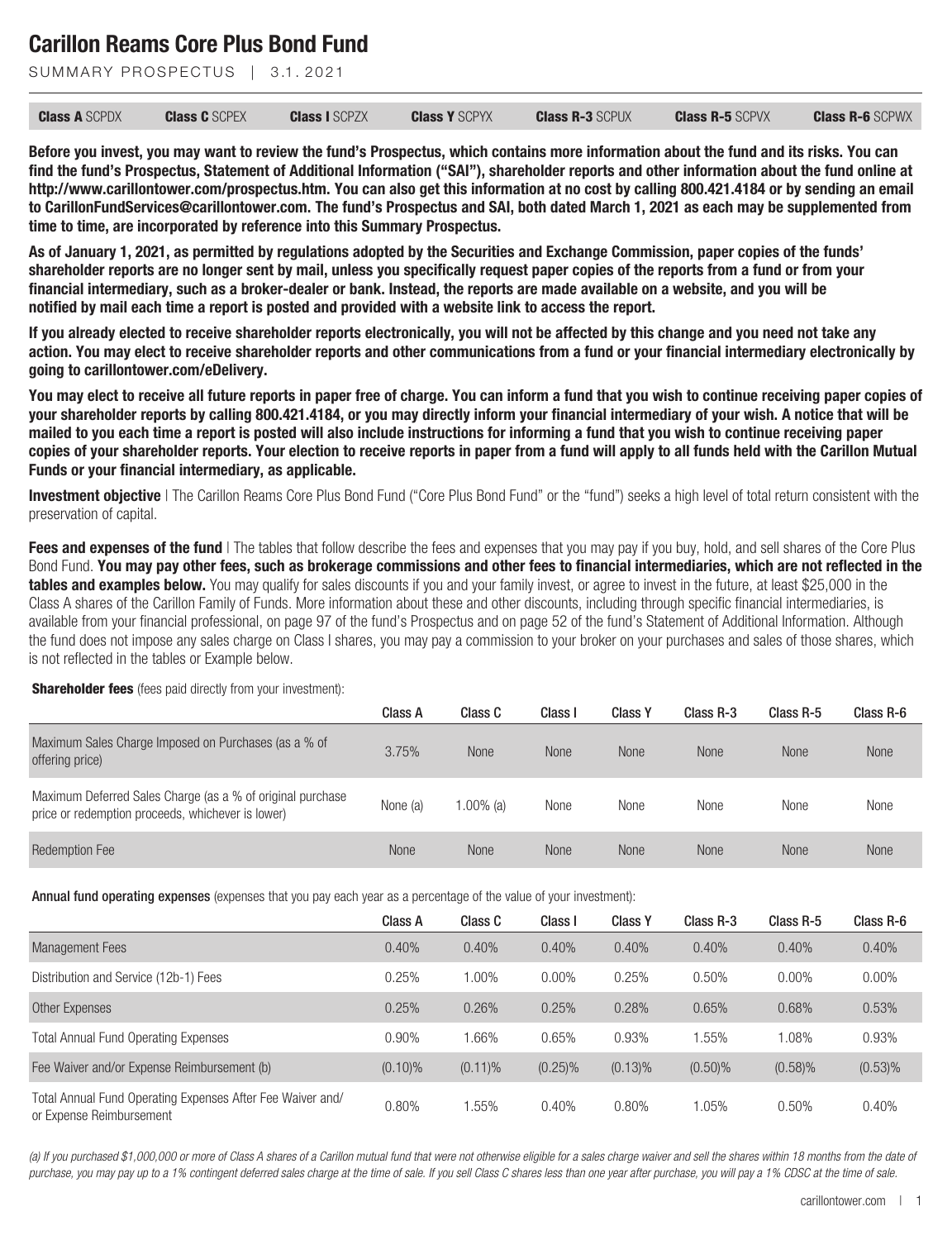SUMMARY PROSPECTUS | 3.1.2021

*(b) Carillon Tower Advisers, Inc. ("Carillon") has contractually agreed to waive its investment advisory fee and/or reimburse certain expenses of the fund to the extent that annual operating expenses of each class exceed a percentage of that class' average daily net assets through February 28, 2022 as follows: Class A – 0.80%, Class C – 1.55%, Class I – 0.40%, Class Y – 0.80%, Class R-3 – 1.05%, Class R-5 – 0.50%, and Class R-6 – 0.40%. This expense limitation excludes interest, taxes, brokerage commissions, short sale dividends and interest expenses, costs relating to investments in other investment companies (acquired fund fees and expenses), dividends, and extraordinary expenses. The contractual fee waiver can be changed only with the approval of a majority of the fund's Board of Trustees. Any reimbursement of fund expenses or reduction in Carillon's investment advisory fees is subject to reimbursement by the fund within the following two fiscal years, if overall expenses fall below the lesser of its then-current expense cap or the expense cap in effect at the time of the fee reimbursement.*

**Expense example** | This example is intended to help you compare the cost of investing in the fund with the cost of investing in other mutual funds. The example assumes that you invest \$10,000 in the fund for the time periods indicated and then redeem all of your shares at the end of those periods. The example also assumes that your investment has a 5% return each year and that the fund's operating expenses remain the same, except that the example reflects the fee waiver/expense reimbursement arrangement for each share class through February 28, 2022. Although your actual costs may be higher or lower, based on these assumptions your costs would be:

| <b>Share Class</b> | Year 1 | Year <sub>3</sub> | Year <sub>5</sub> | Year 10 |
|--------------------|--------|-------------------|-------------------|---------|
| Class A            | \$454  | \$642             | \$845             | \$1,432 |
| Class C            | \$258  | \$513             | \$892             | \$1,956 |
| Class I            | \$41   | \$183             | \$337             | \$787   |
| Class Y            | \$82   | \$283             | \$502             | \$1,131 |
| Class R-3          | \$107  | \$441             | \$797             | \$1,803 |
| Class R-5          | \$51   | \$286             | \$539             | \$1,265 |
| Class R-6          | \$41   | \$243             | \$463             | \$1,094 |

**Portfolio turnover** | The fund pays transaction costs, such as commissions, when it buys and sells securities (or "turns over" its portfolio). A higher portfolio turnover rate may indicate higher transaction costs and may result in higher taxes when fund shares are held in a taxable account. These costs, which are not reflected in annual fund operating expenses or in the example, affect the fund's performance. During the most recent fiscal year, the fund's portfolio turnover rate was 559% of the average value of its portfolio.

**Principal investment strategies** I Under normal circumstances, the fund invests at least 80% of its net assets in bonds of varying maturities, including mortgage- and asset-backed securities. The bonds in which the fund may invest also include other fixed income instruments such as debt securities, to-be-announced securities and other similar instruments issued by various U.S. and non-U.S. public- or private-sector entities. The fund invests primarily in investment grade securities, but may also invest up to 25% of its assets in non-investment grade securities, also known as high yield securities or "junk" bonds. Investment grade securities include securities rated in one of the four highest rating categories by a nationally recognized statistical rating organization, such as BBB- or higher by Standard & Poor's Financial Services LLC ("S&P®"). In addition, the fund may purchase or sell securities on a whenissued, delayed delivery or forward commitment basis. Securities will generally be U.S. dollar denominated although they may be securities of foreign issuers, but the fund may also invest in securities denominated in foreign currencies. Mortgage-backed securities are pools of mortgage loans that are assembled as securities for sale to investors by various governmental, government-related and private organizations. Asset-backed securities are securities that are secured or "backed" by pools of various types of assets, such as automobile loans, consumer loans, credit cards and equipment leases, on which cash payments are due at fixed intervals over set periods of time.

The fund may invest in derivative instruments, such as options, futures contracts (including interest rate, bond, U.S. Treasury and fixed income index futures contracts), currency forwards and swap agreements (including credit default swaps) subject to applicable law and any other restrictions described in the fund's Prospectus or Statement of Additional Information ("SAI"). The fund's investment in credit default swap agreements may include both single-name credit default swap agreements and credit default swap index products, such as CDX index products. The use of these derivative transactions may allow the fund to obtain net long or short exposures to select currencies, interest rates, countries, durations or credit risks. These derivatives may be used to enhance fund returns, increase liquidity, manage the duration of the fund's portfolio and/or gain exposure to certain instruments or markets (*i.e.*, the corporate bond market) in a more efficient or less expensive way. The credit default swap agreements that the fund invests in may provide exposure to an index of securities representative of the entire investment grade and high yield fixed income markets, which can include underlying issuers rated as low as CCC by S&P®. Derivative instruments that provide exposure to bonds may be used to satisfy the fund's 80% investment policy. The fund's derivatives investments, other than credit default swaps where the fund is a protection seller, are valued at market value. Credit default swaps where the fund is a protection seller are valued at notional value.

The portfolio management team attempts to maximize total return over a long-term horizon through opportunistic investing in a broad array of eligible securities. The investment process combines top-down interest rate management with bottom-up fixed income security selection, focusing on undervalued issues in the fixed income market. The portfolio management team first establishes the portfolio's duration, or interest rate sensitivity. The portfolio management team determines whether the fixed income market is under- or over-priced by comparing current real interest rates (the nominal rates on U.S.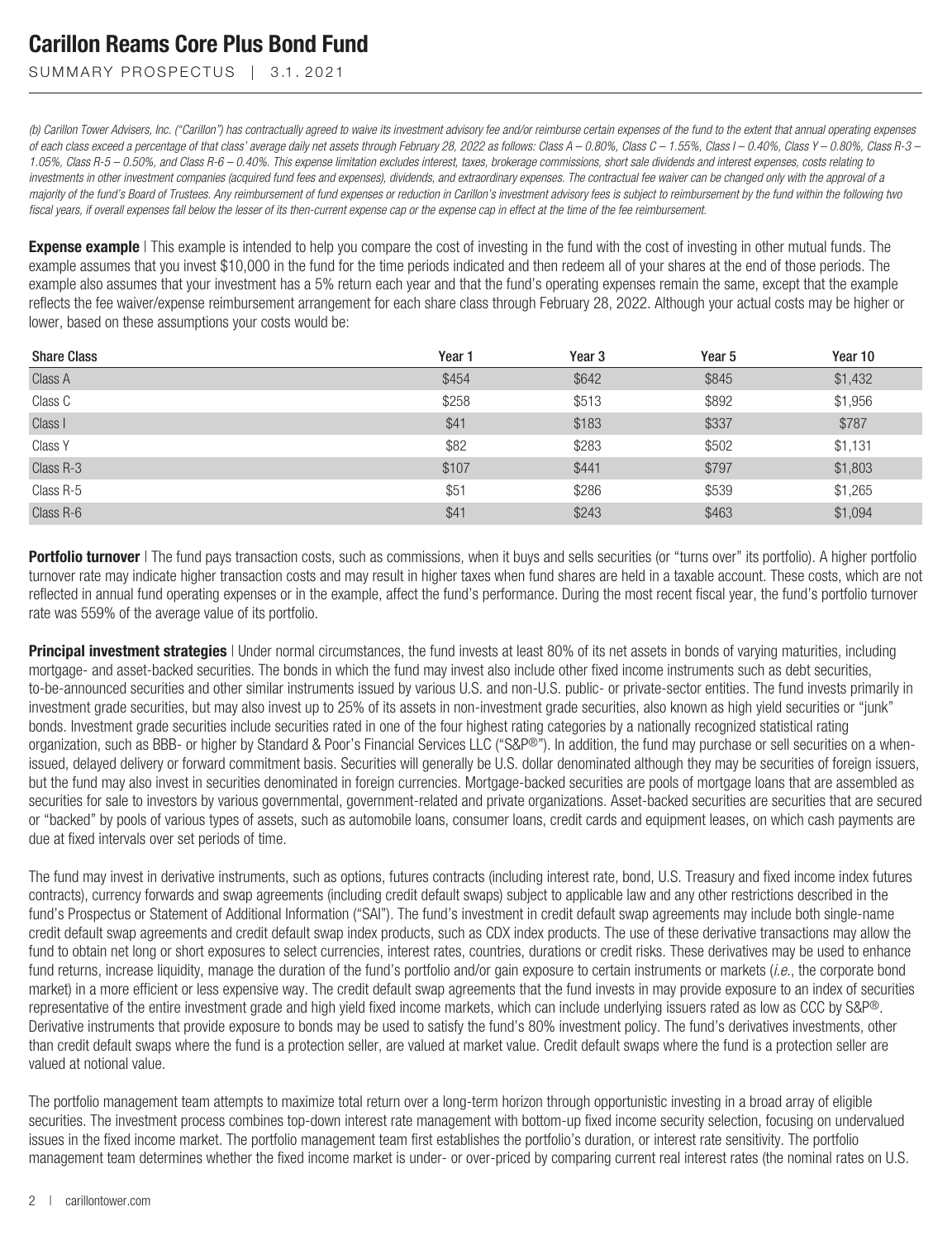SUMMARY PROSPECTUS | 3.1.2021

Treasury securities less the investment adviser's estimate of inflation) to historical real interest rates. If the current real interest rate is higher than historical norms, the market is considered undervalued and the portfolio management team will manage the portfolio with a duration greater than the benchmark. Duration is a measure used to determine the sensitivity of a security's price to changes in interest rates. The longer a security's duration, the more sensitive it will be to changes in interest rates. If the current real interest rate is less than historical norms, the market is considered overvalued and the portfolio management team will run a defensive portfolio by managing the portfolio with a duration less than the benchmark. The portfolio management team normally structures the fund so that the overall portfolio has a duration of between two and seven years based on market conditions. For purposes of calculating the fund's portfolio duration, the fund includes the effect of the derivative instruments held by the fund.

The portfolio management team then considers sector exposures. Sector exposure decisions are made on both a top-down and bottom-up basis. A bottom-up issue selection process is the major determinant of sector exposure, as the availability of attractive securities in each sector determines their underweighting or overweighting in the fund subject to sector exposure constraints. However, for the more generic holdings in the fund, such as agency notes and pass-through mortgage backed securities, top-down considerations will drive the sector allocation process on the basis of overall measurements of sector value such as yield spreads or price levels.

Once the portfolio management team has determined an overall market strategy, the portfolio management team selects the most attractive fixed income securities for the fund. The portfolio managers screen hundreds of securities to determine how each will perform in various interest rate environments. The portfolio managers construct these scenarios by considering the outlook for interest rates, fundamental credit analysis and option-adjusted spread analysis. The portfolio managers compare these investment opportunities and assemble the fund's portfolio from the best available values. The portfolio management team constantly monitors the expected returns of the securities in the fund versus those available in the market and of other securities the investment adviser is considering for purchase. The portfolio management team's strategy is to replace securities that it feels are approaching fair market value with those that, according to its analysis, are significantly undervalued. As a result of this strategy, the fund's portfolio turnover rate will vary from year to year depending on market conditions and the fund may engage in frequent and active trading.

The fund may lend its securities to broker-dealers and other financial institutions to earn additional income.

**Principal risks** | The greatest risk of investing in the fund is that you could lose money. The values of most debt securities held by the fund may be affected by changing interest rates and by changes in the effective maturities and credit ratings of these securities. For example, the values of debt securities in the fund's portfolio generally will decline when interest rates rise and increase when interest rates fall. As a result, the fund's net asset value ("NAV") may also increase and decrease. An investment in the fund is not a deposit with a bank and is not insured or guaranteed by the Federal Deposit Insurance Corporation or any other government agency. Investments in the fund are subject to the following primary risks. The most significant risks of investing in the fund as of the date of this Prospectus are listed first below, followed by the remaining risks in alphabetical order. Each risk summarized below is considered a "principal risk" of investing in the fund, regardless of the order in which it appears. . Different risks may be more significant at different times depending on market conditions or other factors.

• Market risk is the risk that markets may at times be volatile, and the values of the fund's holdings may decline, sometimes significantly and/or rapidly, because of adverse issuer-specific conditions or general market conditions, including a broad stock market decline, which are not specifically related to a particular issuer. These conditions may include real or perceived adverse political, regulatory, market, economic or other developments, such as natural disasters, public health crises, pandemics, changes in federal, state or foreign government policies, regional or global economic instability (including terrorism and geopolitical risks) and interest and currency rate fluctuations. These and other conditions may cause broad changes in market value, the general outlook for corporate earnings, public perceptions concerning these developments or adverse investment sentiment generally. Changes in the financial condition of a single issuer, industry or market segment also can impact the market as a whole. In addition, adverse market events may lead to increased redemptions, which could cause the fund to experience a loss when selling securities to meet redemption requests by shareholders. Adverse market conditions may be prolonged and may not have the same impact on all types of securities. Conversely, it is also possible that, during a general downturn in the securities markets, multiple asset classes may decline in value simultaneously. Changes in value may be temporary or may last for extended periods. The financial markets generally move in cycles, with periods of rising prices followed by periods of declining prices. The value of your investment may reflect these fluctuations.

**Recent market events risk** includes risks arising from current and recent circumstances impacting markets. The impact of the COVID-19 pandemic has been rapidly evolving, and it has resulted, and may continue to result, in significant disruptions to business operations, travel restrictions, closed international borders, enhanced health screenings at ports of entry and elsewhere, disruptions of and delays in healthcare service preparation and delivery, prolonged quarantines and stay-at-home orders, cancellations, supply chain disruptions, widespread business closures and layoffs, service and event cancellations, reductions and other changes, and lower consumer demand, as well as general concern and uncertainty that has negatively affected the global economy. The Board of Governors of the Federal Reserve System (also known as "the Fed") has taken and may continue to take numerous measures to address the economic impact of the COVID-19 pandemic, such as the reduction of the federal funds target rate and the introduction of several credit and liquidity facilities, and the U.S. federal government has taken and may continue to take steps to stimulate the U.S. economy, including adopting stimulus packages targeted at large parts of the economy. The effect of these and other efforts may not be known for some time, and it is not known whether and to what extent they will be successful.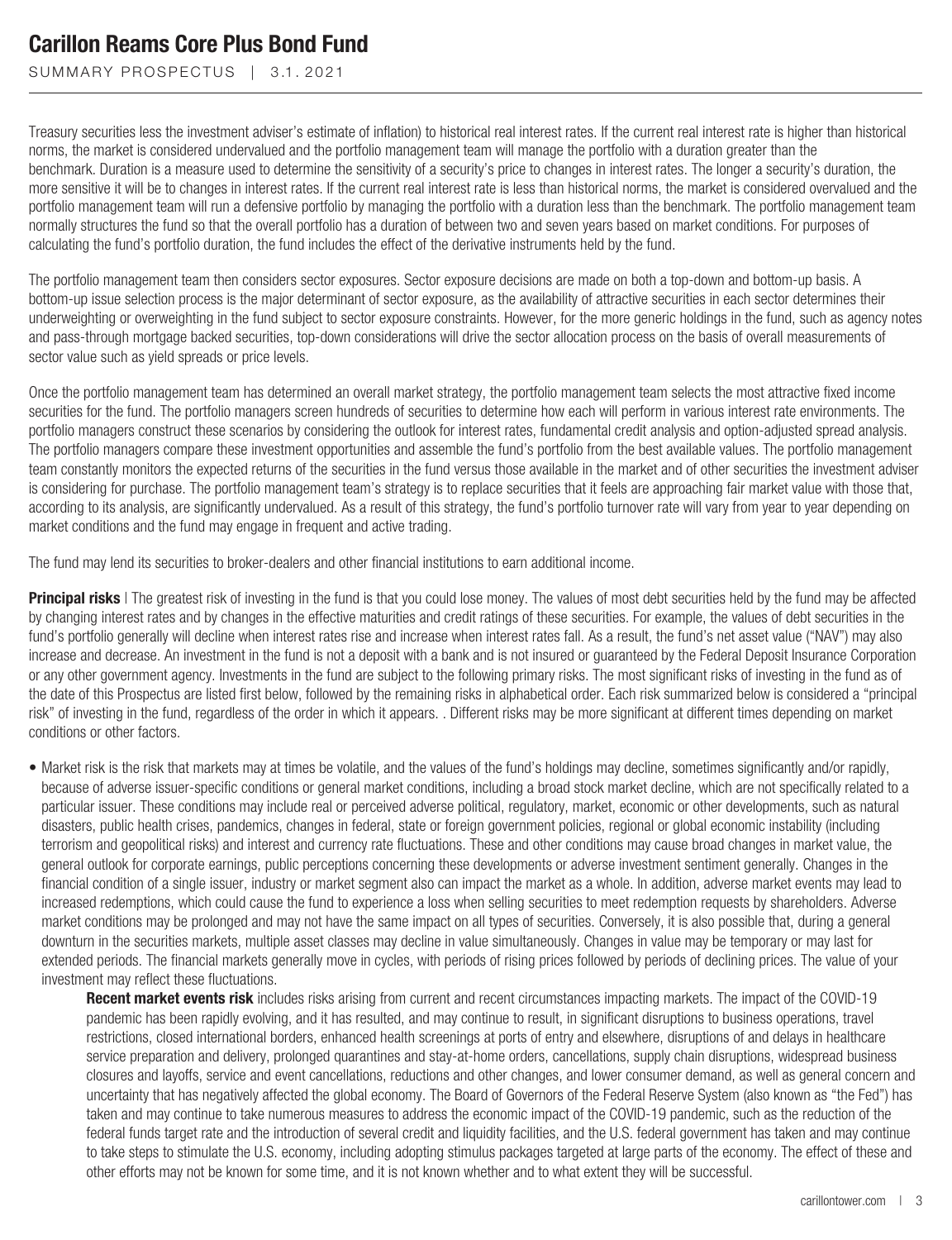SUMMARY PROSPECTUS | 3.1.2021

Decisions by the Fed regarding interest rate and monetary policy continue to have a significant impact on securities prices as well as the overall strength of the U.S. economy. Future legislative, regulatory and policy changes may impact current international trade deals, result in changes to prudential regulation of certain players in the financial market, and provide significant new investments in infrastructure, the environment, or other areas. A rise in protectionist trade policies, slowing global economic growth, risks associated with ongoing trade negotiations with China, risks associated with the United Kingdom's departure from the European Union on December 31, 2020, and a trade agreement between the United Kingdom and the European Union, and the possibility of changes to some international trade agreements, could affect the economies of many nations, including the United States, in ways that cannot necessarily be foreseen at the present time. Interest rates have been unusually low in recent years in the U.S. and abroad and are currently at historic lows. Economists and others have expressed increasing concern about the potential effects of global climate change on property and security values. Regulatory changes and divestment movements tied to concerns about climate change could adversely affect the value of certain land and the viability of industries whose activities or products are seen as accelerating climate change;

- Interest rate risk is the risk that the value of the fund's investments in fixed income securities will fall when interest rates rise. The effect of increasing interest rates is more pronounced for any intermediate- or longer-term fixed income obligations owned by the fund. For example, if a bond has a duration of seven years, a 1% increase in interest rates could be expected to result in a 7% decrease in the value of the bond. As of the date of this Prospectus, interest rates are historically low. Negative interest rates may become more prevalent among non-U.S. issuers, and potentially within the United States. To the extent the fund holds an investment with a negative interest rate to maturity, the fund may generate a negative return on that investment. Conversely, in the future, interest rates may rise, perhaps significantly and/or rapidly, potentially resulting in substantial losses to the fund;
- Credit risk arises if an issuer or a counterparty, in the case of a derivatives contract, is unable or unwilling, or is perceived as unable or unwilling, to meet its financial obligations or goes bankrupt;
- Credit ratings risk is the risk associated with the fact that ratings by nationally recognized rating agencies generally represent the agencies' opinion of the credit quality of an issuer and may prove to be inaccurate;
- Currency risk is the risk related to the fund's exposure to foreign currencies through its investments. Foreign currencies may fluctuate significantly over short periods of time, may be affected unpredictably by intervention, or the failure to intervene, of the U.S. or foreign governments or central banks, and may be affected by currency controls or political developments in the U.S. or abroad. Foreign currencies may also decline in value relative to the U.S. dollar and other currencies and thereby affect the fund's investments;
- Derivatives, such as swap agreements (including credit default swaps and credit default swap index products), options, futures (including interest rate futures, bond futures, U.S. Treasury futures and fixed income index futures) or currency forwards, may involve greater risks than if the fund invested in the reference obligation directly. Derivatives are subject to general market risks, liquidity risks, interest rate risks, and credit risks. Derivatives also present the risk that the other party to the transaction will fail to perform. Derivatives involve an increased risk of mispricing or improper valuation of the derivative instrument, and imperfect correlation between the value of the derivative and the underlying instrument, in which case the fund may not realize the intended benefits. When used for hedging, changes in the value of the derivative may also not correlate perfectly with the underlying asset, rate or index. Derivatives can cause the fund to participate in losses (as well as gains) in an amount that significantly exceeds the fund's initial investment. The derivatives market may be subject to additional regulations in the future.

*Swap Agreements*. Swaps can involve greater risks than a direct investment in an underlying asset because swaps typically include a certain amount of embedded leverage. If swaps are used as a hedging strategy, the fund is subject to the risk that the hedging strategy may not eliminate the risk that it is intended to offset, due to, among other reasons, the occurrence of unexpected price movements or the non-occurrence of expected price movements. Swaps also may be *difficult to value*. Swaps may be subject to counterparty risk, credit risk and liquidity risk, especially when traded over the counter. In addition to these risks, credit default swaps are subject to the risks associated with the purchase and sale of credit protection;

*Futures and Forward Contracts*. Futures and forward contracts are subject to counterparty risk, credit risk and liquidity risk. There may at times be an imperfect correlation between the movement in the prices of futures contracts and the value of their underlying instruments or indexes. There are no limitations on daily price movements of forward contracts. There can be no assurance that any strategy used will succeed. Not all forward contracts require a counterparty to post collateral, which may expose the fund to greater losses in the event of a default by a counterparty. There can be no assurance that, at all times, a liquid market will exist for offsetting a futures contract that the fund has previously bought or sold and this may result in the inability to close a futures contract when desired. Forward currency transactions include the risks associated with fluctuations in currency. Interest rate and Treasury futures contracts expose the fund to price fluctuations resulting from changes in interest rates. The fund could suffer a loss if interest rates rise after the fund has purchased an interest rate futures contract or fall after the fund has sold an interest rate futures contract. Similarly, Treasury futures contracts expose the fund to potential losses if interest rates do not move as expected. Fixed income index futures contracts expose the fund to volatility in an underlying securities index;

*Options*. In order for a call option to be profitable, the market price of the underlying security or index must rise sufficiently above the call option exercise price to cover the premium and transaction costs. These costs will reduce any profit that might otherwise have been realized had the fund bought the underlying security instead of the call option. For a put option to be profitable, the market price of the underlying security or index must decline sufficiently below the put option's exercise price to cover the premium and transaction costs. These costs will reduce any profit the fund might otherwise have realized from having shorted the declining underlying security by the premium paid for the put option and by transaction costs. If an option that the fund has purchased expires unexercised, the fund will experience a loss in the amount of the premium it paid. If the fund sells a put option, there is a risk that the fund may be required to buy the underlying asset at a disadvantageous price. If the fund sells a call option, there is a risk that the fund may be required to sell the underlying asset at a disadvantageous price. If the fund sells a call option on an underlying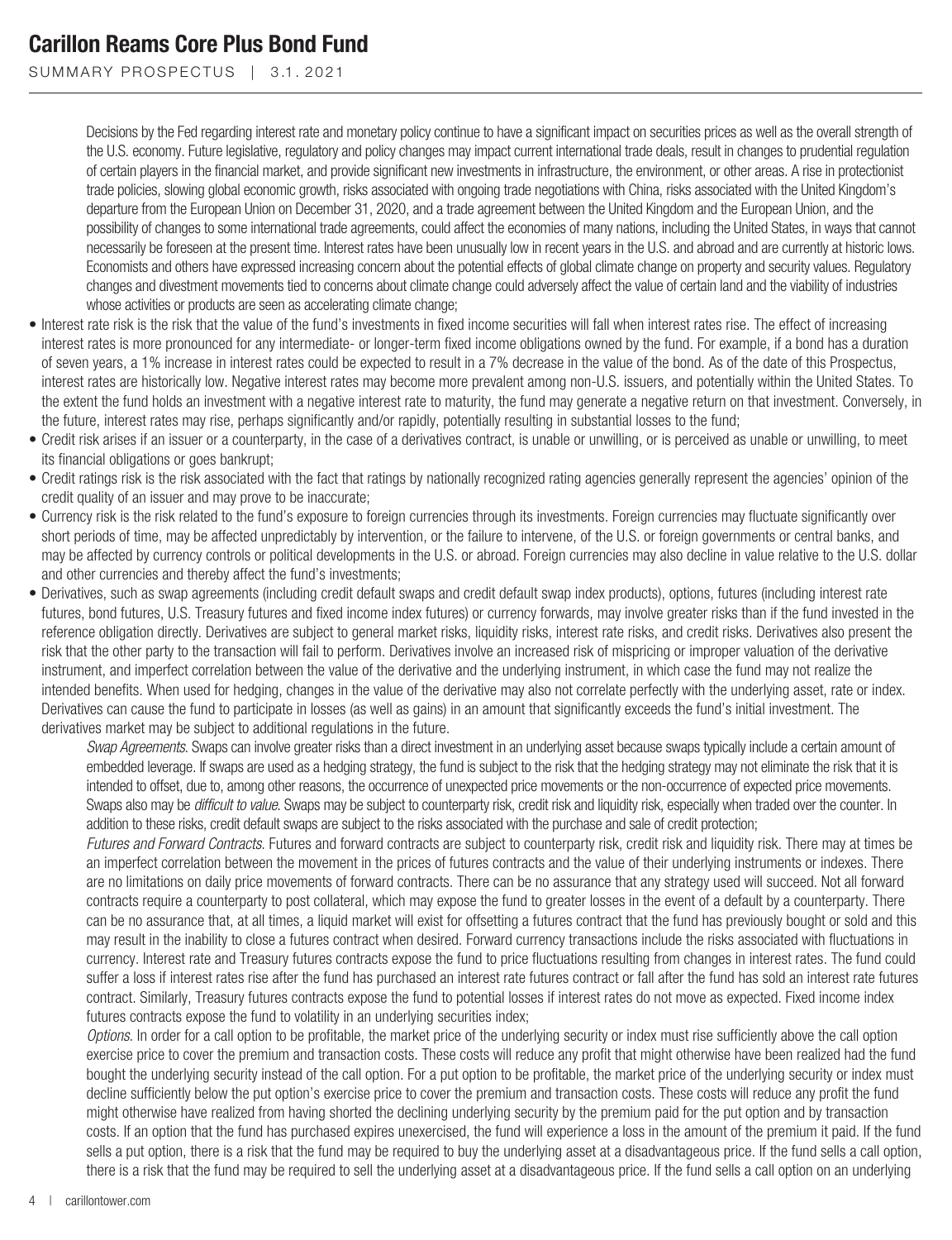SUMMARY PROSPECTUS | 3.1.2021

asset that the fund owns and the underlying asset has increased in value when the call option is exercised, the fund will be required to sell the underlying asset at the call price and will not be able to realize any of the underlying asset's value above the call price. There can be no guarantee that the use of options will increase the fund's return or income. The premium received from writing options may not be sufficient to offset any losses sustained from exercised options. In addition, there may be an imperfect correlation between the movement in prices of options and the securities underlying them, and there may at times not be a liquid secondary market for options;

- Foreign securities risks, which are potential risks not associated with U.S. investments, include, but are not limited to: (1) currency exchange rate fluctuations; (2) political and financial instability; (3) less liquidity; (4) lack of uniform accounting, auditing and financial reporting standards; (5) increased volatility; (6) less government regulation and supervision of foreign stock exchanges, brokers and listed companies; (7) significant limitations on investor rights and recourse; (8) use of unfamiliar corporate organizational structures; (9) unavailable or unreliable public information regarding issuers; and (10) delays in transaction settlement in some foreign markets. The unavailability and/or unreliability of public information available may impede the fund's ability to accurately evaluate foreign securities. Moreover, it may be difficult to enforce contractual obligations or invoke judicial or arbitration processes against non-U.S. companies and non-U.S. persons in foreign jurisdictions. The risks associated with investments in governmental or quasi-governmental entities of a foreign country are heightened by the potential for unexpected governmental change and inadequate government oversight;
- High-yield security risk results from investments in below investment grade bonds, which have a greater risk of loss, are susceptible to rising interest rates and have greater volatility, especially when the economy is weak or expected to become weak. Investments in high-yield securities (commonly referred to as "junk bonds") are inherently speculative and carry a greater risk that the issuer will default on the timely payment of principal and interest;
- Income risk is the risk that the fund's income could decline due to falling market interest rates. In a falling interest rate environment, the fund may be required to invest its assets in lower-yielding securities;
- Issuer risk is the risk that the value of a security may decline for a reason directly related to the issuer, such as management performance, financial leverage and reduced demand for the issuer's goods or services;
- Leverage risk is the risk that the use of financial instruments to increase potential returns, including the use of when-issued, delayed delivery or forward commitment transactions, and derivatives used for investment (non-hedging) purposes, may cause the fund to be more volatile than if it had not been leveraged. The use of leverage may also accelerate the velocity of losses and can result in losses to the fund that exceed the amount originally invested;
- LIBOR risk is the risk associated with the fact that certain of the instruments identified in the fund's principal investment strategies that have variable or floating coupon rates that are based on ICE LIBOR ("LIBOR"), Euro Interbank Offered Rate and other similar types of reference rates (each, a "Reference Rate"). These Reference Rates are generally intended to represent the rate at which contributing banks may obtain short-term borrowings from each other within certain financial markets. Arrangements are underway to phase out the use of LIBOR. These arrangements and any additional regulatory or market changes may have an adverse impact on the fund or its investments, including increased volatility or illiquidity in markets for instruments that rely on LIBOR. There remains uncertainty about the nature of any replacement rate and the impact of the transition from LIBOR on the fund and the financial markets generally. The transition process, or the failure of an industry to transition, could lead to increased volatility and illiquidity in markets for instruments that currently rely on LIBOR to determine interest rates and a reduction in the values of some LIBOR-based investments, all of which could impact the fund. At this time, it is not possible to completely identify or predict the effect of any transition, establishment of alternative Reference Rates or other reforms to Reference Rates that may be enacted in the UK or elsewhere. In addition, any substitute Reference Rate and any pricing adjustments imposed by a regulator or by counterparties or otherwise may adversely affect the fund's performance and/or NAV;
- Liquidity risk is the possibility that, during times of widespread market turbulence, trading activity in certain securities may be significantly hampered. The fund could lose money if it cannot sell a security at the time and price that would be most beneficial to the fund. The fund may be required to dispose of investments at unfavorable times or prices to satisfy obligations, which may result in losses or may be costly to the fund. Market prices for such securities may be volatile;
- Maturity risk is the risk associated with the fact that the fund will invest in fixed income securities of varying maturities. Generally, the longer a fixed income security's maturity, the greater the interest rate risk. Conversely, the shorter a fixed income security's maturity, the lower the risk;
- Mortgage- and asset-backed security risk arises from the potential for mortgage failure, particularly during periods of market downturn, premature repayment of principal, or a delay in the repayment of principal, and can increase in an unstable or depressed housing market. In a to-be-announced ("TBA") mortgage-backed transaction, the fund and the seller agree upon the issuer, interest rate and terms of the underlying mortgages. However, the seller does not identify the specific underlying mortgages until it issues the security. TBA mortgage-backed securities increase interest rate risks because the underlying mortgages may be less favorable than anticipated by the fund;
- Portfolio turnover risk is the risk that performance may be adversely affected by the high rate of portfolio turnover that can be caused by the fund engaging in active and frequent trading , which generally leads to greater transaction costs;
- Redemption risk is the risk that, due to a rise in interest rates or other changing government policies that may cause investors to move out of fixed income securities on a large scale, the fund may experience periods of heavy redemptions that could cause the fund to sell assets at inopportune times or at a loss or depressed value;
- Securities lending risk is the risk that, if the fund lends its portfolio securities and receives collateral in the form of cash that is reinvested in securities, those securities may not perform sufficiently to cover the return collateral payments owed to borrowers. In addition, delays may occur in the recovery of securities from borrowers, which could interfere with the fund's ability to vote proxies or to settle transactions and there may be a loss of rights in the collateral should the borrower fail financially;
- U.S. government securities and government-sponsored enterprises risk arises because a security backed by the U.S. Treasury or the full faith and credit of the United States is guaranteed by the applicable entity only as to the timely payment of interest and principal when held to maturity. The market prices for such securities are not guaranteed and will fluctuate. Securities held by an underlying fund that are issued by government-sponsored enterprises, such as the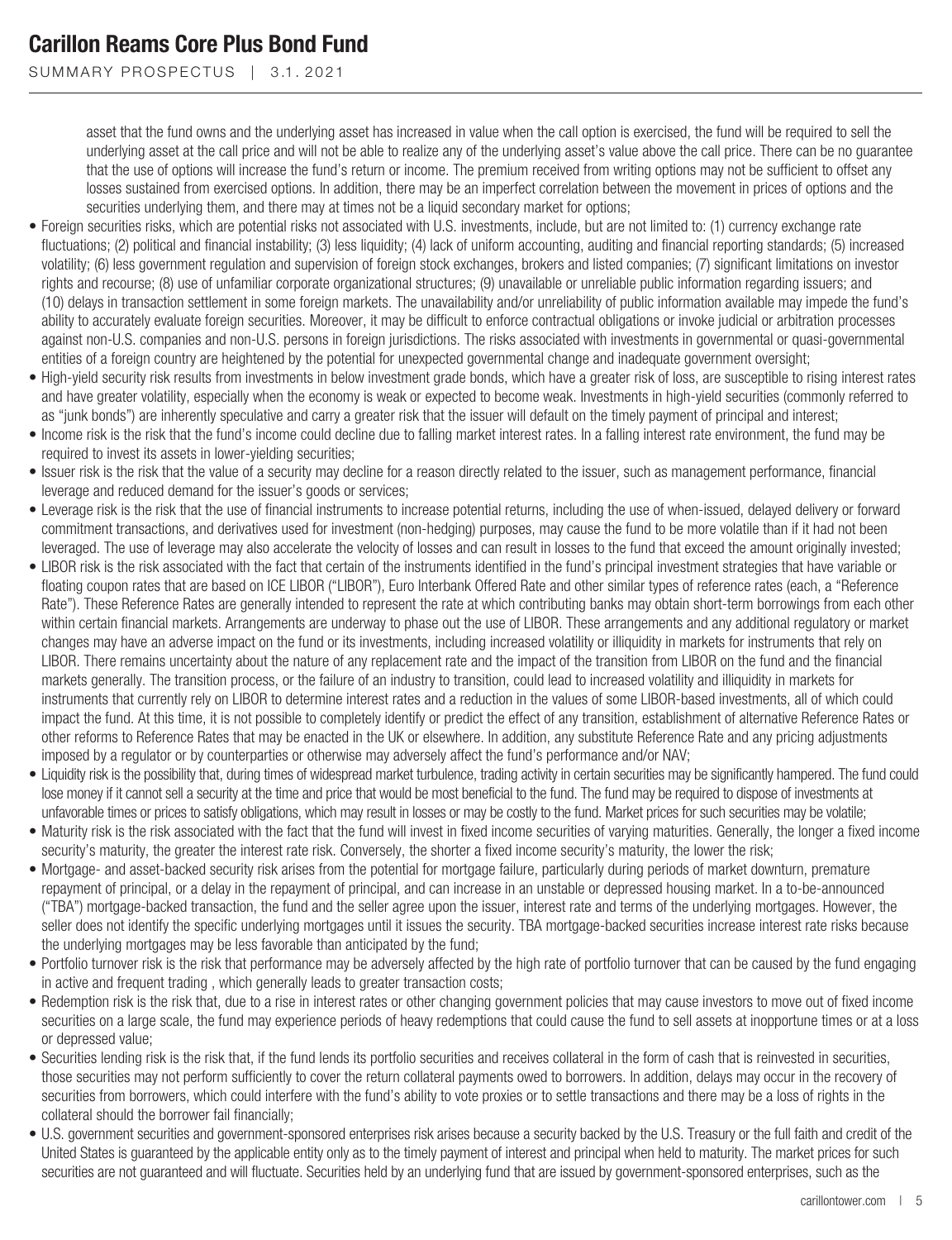SUMMARY PROSPECTUS | 3.1.2021

Federal National Mortgage Association (''Fannie Mae''), the Federal Home Loan Mortgage Corporation (''Freddie Mac''), Federal Home Loan Banks, Federal Farm Credit Banks, and the Tennessee Valley Authority are not guaranteed by the U.S. Treasury and are not backed by the full faith and credit of the U.S. Government. U.S. Government securities and securities of government sponsored enterprises are also subject to credit risk, interest rate risk and market risk;

- U.S. Treasury obligations risk is the risk that the value of U.S. Treasury obligations may vary due to changes in interest rates. In addition, changes to the financial condition or credit rating of the U.S. government may cause the value of the fund's investments in obligations issued by the U.S. Treasury to decline. Certain political events in the U.S., such as a prolonged government shutdown, may also cause investors to lose confidence in the U.S. government and may cause the value of U.S. Treasury obligations to decline; and
- Valuation risk arises because the securities held by the fund may be priced by an independent pricing service and may also be priced using dealer quotes or fair valuation methodologies in accordance with valuation procedures adopted by the fund's Board. The prices provided by the independent pricing service or dealers or the fair valuations may be different from the prices used by other mutual funds or from the prices at which securities are actually bought and sold.

**Performance** | The bar chart that follows illustrates annual fund returns for the periods ended December 31. The table that follows compares the fund's returns for various periods with benchmark returns. This information is intended to give you some indication of the risk of investing in the fund by demonstrating how its returns have varied over time. The bar chart shows the fund's Class I share performance from one year to another. The Class I and Class Y shares of the fund have adopted the performance history and financial statements of the Institutional Class and Class Y shares, respectively, of the fund's predecessor. Each of the fund's share classes is invested in the same portfolio of securities, and the annual returns would have differed only to the extent that the classes do not have the same sales charges and expenses. The fund's past performance (before and after taxes) is not necessarily an indication of how the fund will perform in the future. To obtain more current performance data as of the most recent month-end, please visit our website at carillontower.com.



**During 10 year period** (Class I shares):

|                     | Return     | <b>Quarter Ended</b> |
|---------------------|------------|----------------------|
| <b>Best Quarter</b> | 8.79%      | June 30, 2020        |
| Worst Quarter       | $(2.86)\%$ | December 31, 2016    |

**Average annual total returns** (for the periods ended December 31, 2020):

| <b>Fund return</b> (after deduction of sales charges and expenses) |                   |        |          |         |  |  |  |  |  |
|--------------------------------------------------------------------|-------------------|--------|----------|---------|--|--|--|--|--|
| <b>Share Class</b>                                                 | Inception<br>Date | 1-yr   | $5 - vr$ | $10-vr$ |  |  |  |  |  |
| Class I - Before Taxes                                             | 11/25/1996        | 16.56% | 6.40%    | 5.17%   |  |  |  |  |  |
| $\cdots$                                                           |                   | 100001 | 1.0001   | 0.000   |  |  |  |  |  |

|                                                                | υαισ       |        |       |       | 10 yrs) |
|----------------------------------------------------------------|------------|--------|-------|-------|---------|
| Class I - Before Taxes                                         | 11/25/1996 | 16.56% | 6.40% | 5.17% |         |
| After Taxes on Distributions                                   |            | 13.96% | 4.83% | 3.66% |         |
| After Taxes on Distributions and Sale of<br><b>Fund Shares</b> |            | 9.84%  | 4.24% | 3.38% |         |
| Class A - Before Taxes                                         | 11/20/17   | 11.67% |       |       | 6.37%   |
| Class C - Before Taxes                                         | 11/20/17   | 15.27% |       |       | 6.93%   |

Lifetime (if less than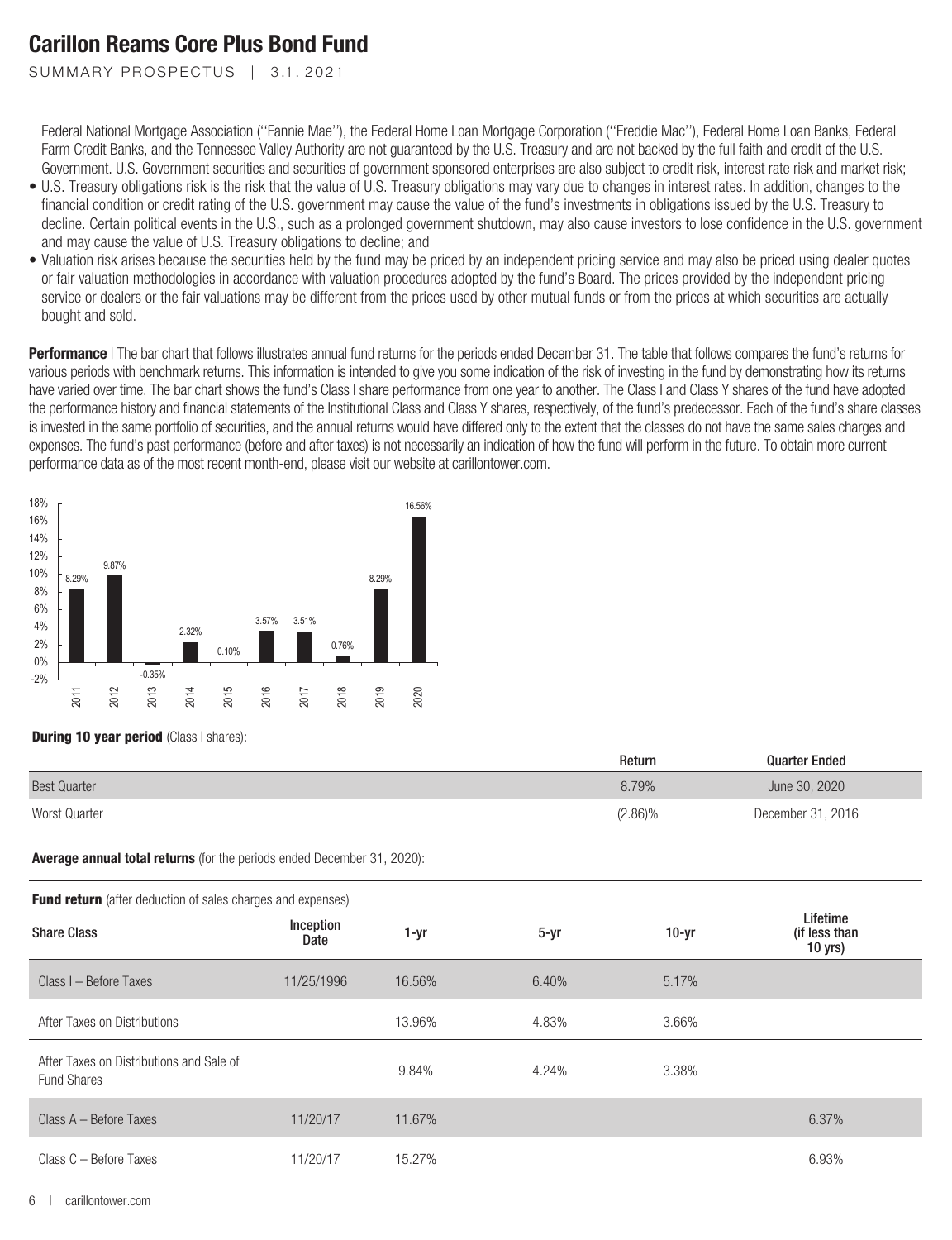SUMMARY PROSPECTUS | 3.1.2021

| <b>Share Class</b>                                               | Inception<br>Date | $1 - yr$ | $5 - yr$ | $10-yr$  |         | Lifetime<br>(if less than<br>$10$ yrs)                                                                    |
|------------------------------------------------------------------|-------------------|----------|----------|----------|---------|-----------------------------------------------------------------------------------------------------------|
| Class Y - Before Taxes                                           | 11/12/09          | 16.12%   | 5.98%    | 4.78%    |         |                                                                                                           |
| Class R-3 - Before Taxes                                         | 11/20/17          | 15.85%   |          |          |         | 7.46%                                                                                                     |
| Class R-5 - Before Taxes                                         | 11/20/17          | 16.45%   |          |          |         | 8.05%                                                                                                     |
| Class R-6 - Before Taxes                                         | 11/20/17          | 16.56%   |          |          |         | 8.16%                                                                                                     |
| <b>Index</b> (reflects no deduction for fees, expenses or taxes) |                   |          | 1-yr     | $5 - yr$ | $10-yr$ | Lifetime<br>(From Inception Date of<br>Class A, Class C,<br>Class R-3, Class R-5<br>and Class R-6 Shares) |
| Bloomberg Barclays U.S. Aggregate Bond Index                     |                   |          | 7.51%    | 4.44%    | 3.84%   | 5.27%                                                                                                     |

**Fund return** (after deduction of sales charges and expenses)

After-tax returns are calculated using the historically highest individual federal marginal income tax rates and do not reflect the impact of state and local taxes. Actual after-tax returns depend on an investor's tax situation and may differ from those shown. After-tax returns shown are not relevant to investors who hold their fund shares through tax-deferred arrangements, such as a 401(k) plan or individual retirement account ("IRA"). After-tax returns are shown for Class I only and after-tax returns for Class A, Class C, Class Y, Class R-3, Class R-5, and Class R-6 will vary. The return after taxes on distributions and sale of fund shares may exceed the return before taxes due to an assumed tax benefit from any losses on a sale of fund shares at the end of the measurement period.

**Investment Adviser** | Carillon Tower Advisers, Inc. is the fund's investment adviser.

**Sub-adviser** | Scout Investments, Inc., through its Reams Asset Management division, serves as the sub-adviser to the fund.

**Portfolio Managers** | Mark M. Egan, CFA®, has served as the Lead Portfolio Manager of the fund and Todd C. Thompson, CFA®, Stephen T. Vincent, CFA® and Clark W. Holland, CFA®, have served as Portfolio Co-Managers of the fund since the fund's inception in 2017. Jason J. Hoyer, CFA®, has served as Portfolio Co-Manager of the fund since April 2018. Effective March 5, 2021, Tilak "Dimitri" Silva, CFA®, will become a Portfolio Co-Manager of the fund. Messrs. Egan, Thompson, Vincent, Holland, and Hoyer are, and Mr. Silva will be, jointly and primarily responsible for the day-to-day management of the fund. Mr. Egan served as the Lead Portfolio Manager of the fund's predecessor from its inception in 1996 to 2017. Messrs. Thompson, Vincent and Holland served as Portfolio Co-Managers of the fund's predecessor from 2000, 2001, 2009 and 2014, respectively, to 2017.

**Purchase and sale of fund shares** | You may purchase, redeem, or exchange Class A, C, I and Y shares of the fund on any business day through your financial intermediary, by mail at Carillon Family of Funds, c/o U.S. Bank Global Fund Services, P.O. Box 701, Milwaukee, WI 53201-0701 (for regular mail) or 615 East Michigan Street, Third Floor, Milwaukee, WI, 53202 (for overnight service), or by telephone (800.421.4184). In Class A and Class C shares, the minimum purchase amount is \$1,000 for regular accounts, \$500 for retirement accounts and \$50 through a periodic investment program, with a minimum subsequent investment plan of \$50 per month. In Class Y shares, the minimum purchase amount is \$1,000 for regular accounts, \$100 for retirement accounts and \$100 through a periodic investment program, with a minimum subsequent investment plan of \$50 per month. For individual investors, the minimum initial purchase for Class I shares is \$10,000, while fee-based plan sponsors set their own minimum requirements. Class R-3, Class R-5 and Class R-6 shares can only be purchased through a participating retirement plan and the minimum initial purchase for Class R-3, Class R-5 and Class R-6 shares is set by the plan administrator.

**Tax information** I The dividends you receive from the fund will be taxed as ordinary income or net capital gain (i.e., the excess of net long-term capital gain over net short-term capital loss) unless you are investing through a tax-deferred arrangement, such as a 401(k) plan or an IRA, in which case you may be subject to federal income tax on withdrawals from the arrangement.